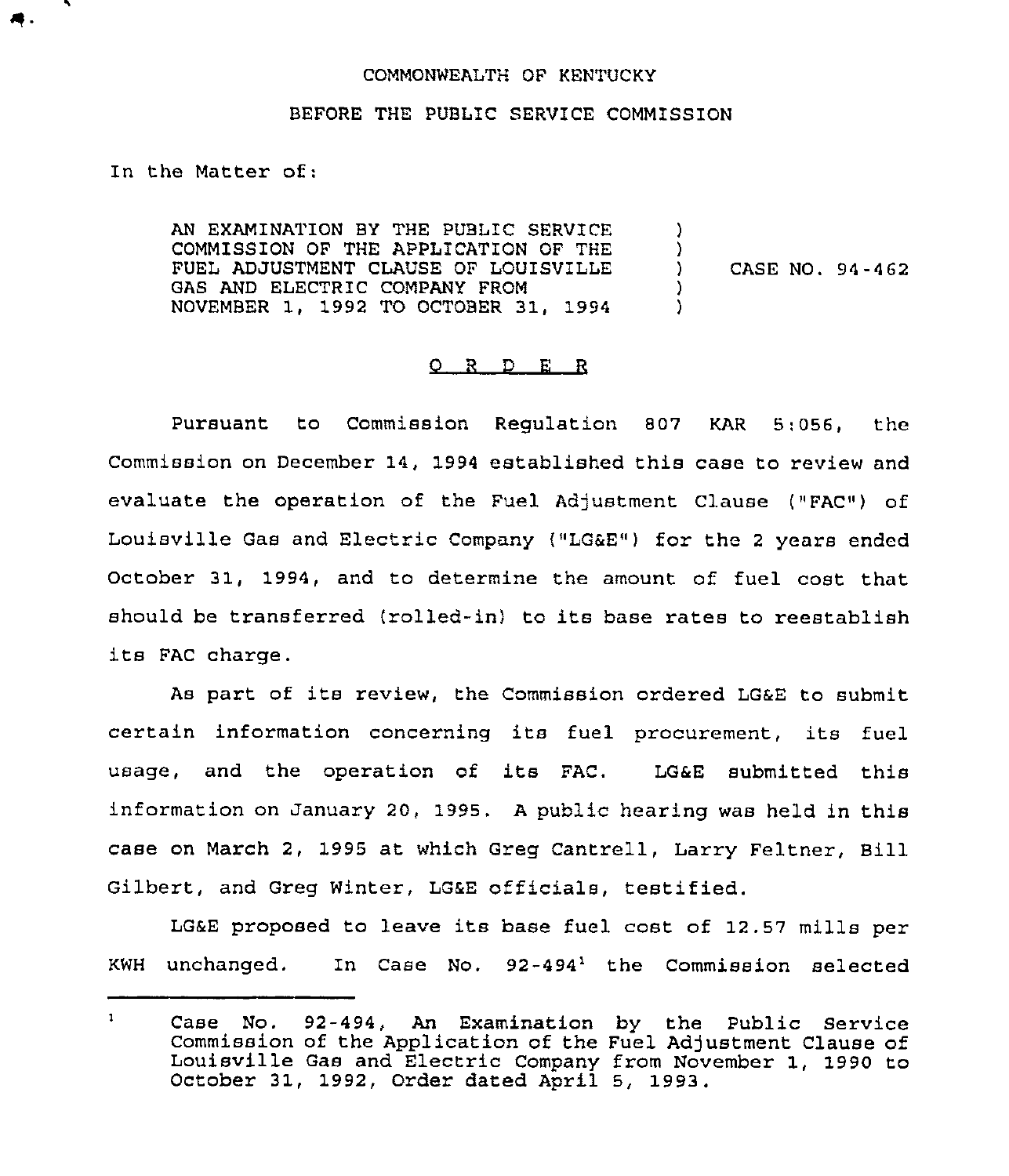February 1991 as the base pariod (test month) for the purpose of  $\arrivinq$  at the bage fuel cost  $\{F(b)\}$  and the KWH sales  $\{B(b)\}$ components of the FAC.

 $\bullet$ 

In establishing the appropriate level of base fuel cost to be included in LG&E's rates. the Commission must determine whether the proposed base period cost per KWH is representative of the level of fuel cost currently being experienced by LG&E. The Commission's review of generation mix, generation unit outages, and generation unit availability discloses that the month of Pebruary 1991 is a reasonably representative generation month for LGAE, Our analysis of LG&E's monthly fuel cost incurred for the 2-year period in question ranges from a low of 11.23 mills per KWH in Beptember 1994 to a high of 13.04 mills per KWH in December 1992, with an average cost for the period of 12.12 mills per KWH. Although LG&E's average fuel cost for this period is .45 mills below its fuel base. evidence has been submitted showing that fuel costs will increase to near base levels in 1996. Based upon this review, the Commission finds that it is not necessary to adjust the base fuel rate at this time, that LG&R has complied with Commission Requlation 807 KAR 5:056 and that the proposed base period fuel cost of 12.57 mills per KWH should be approved.

The Commission, having considered the evidence of record and being otherwise sufficiently advised, finds that:

LG&E has complied with the provisions of 807 KAR 5:056.  $1.$ 

The test month of February 1991 should be used as LG&E's  $\overline{z}$ . base period for this review.

 $-2 -$